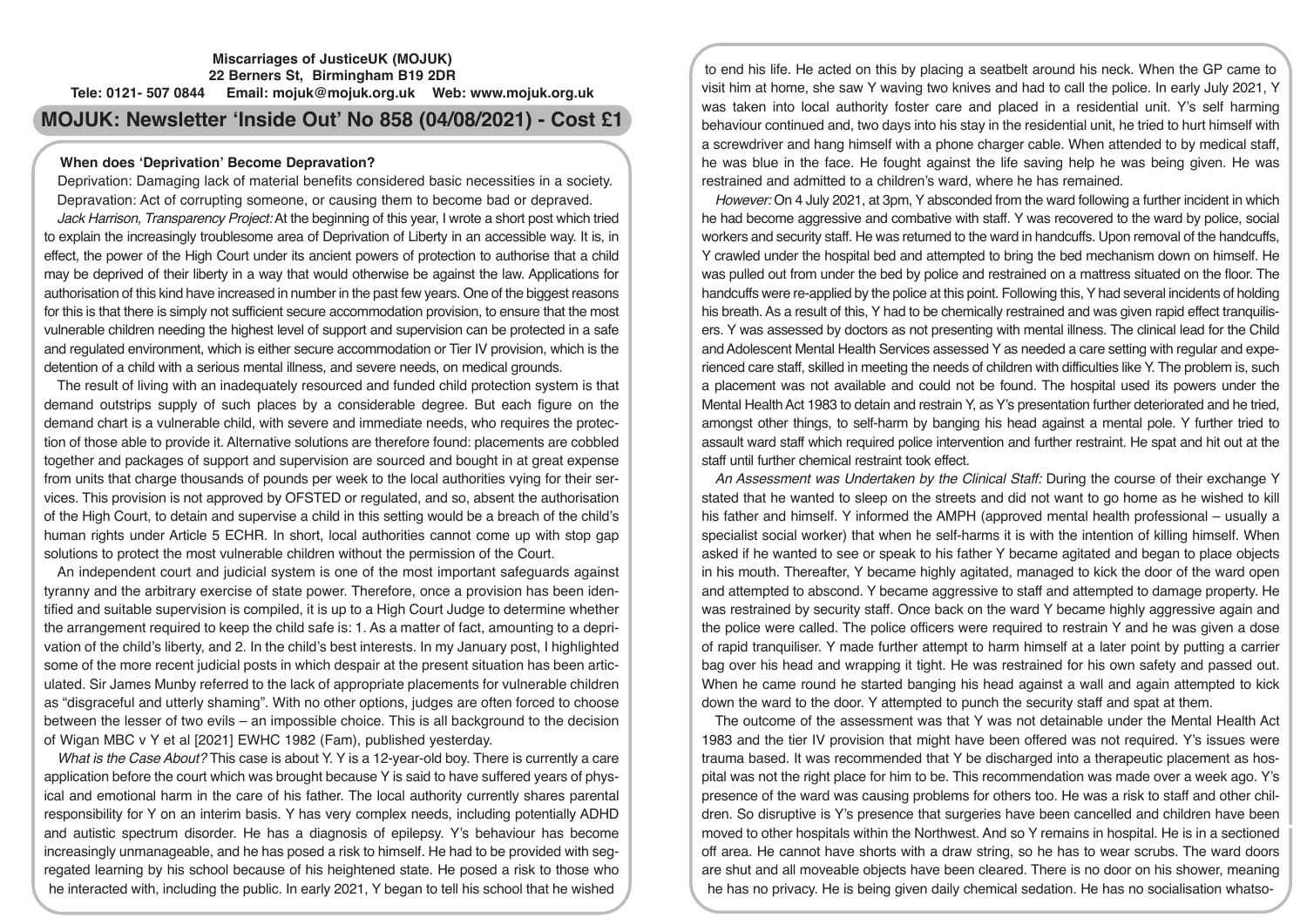ever. He has 5:1 supervision, meaning he has five members of staff 'on' him at all times. Even in this setting, Y has filled a sink with water and tried to drown himself. He has tried to suffocate himself with a pillow, meaning he has to sleep on a mat without a pillow. He has injured his arm but will not allow staff to treat the wound, which has become infected. He remains on the ward feeling caged, scared and a catastrophic risk to himself. In spite of all of this, as the judge points out, there is no appropriate placement available to give Y the help he requires. This caused the local authority to invite the Court to authorise the status quo – with Y remaining in hospital on the paediatric ward – pending a more suitable option being identified.

*What Did The Judge Say? He Said No. Why?* The job of the court as I have said above is two fold. First, to decide whether what is being proposed amounts to a deprivation of liberty. The question is does it meet the acid test of continuous supervision and control. If not, authorisation is not needed. If so, the court asks itself whether the arrangements proposed are in the child's best interests. If so, permission is given. If not, permission is refused. In this case, the judge, MacDonald J, did not consider that it was in Y's best interests to remain on the paediatric ward, even though there is no alternative placement for him. The judge found that the placement was so unsuitable – and at times grossly humiliating, with the removal of shower doors etc – that it would be 'obscene' for the Court to use its powers to authorise such a placement. No positives could be identified for Y, and he remains in a treatment setting which is not required, being restrained and restricted on a reactive basis in a setting that will never be able to meet his needs. It is one thing to say that a placement will do but is sub-optimal, it is quite another to say that a placement is completely unsuitable and obscene. The judge made clear that just because there is no alternative does not mean that the one remaining option is in a child's best interests. As the judge said: "In this case, I consider that the current arrangements for Y are so inappropriate that they constitute a clear and continuing breach of his Art 5 rights. Within this context, the fact there is no alternative cannot by itself justify the continuation of those arrangements. All the evidence in this case points to the current placement being manifestly harmful to Y."

*What Happens, Then, to Y?* The local authority must find a suitable placement for Y. It is no longer authorised to keep Y on the paediatric ward. This is the role of the local authority; they are required by law to safeguard and promote Y's welfare and protect his human rights. It is a matter now for the other arms of the state to do just that. One of the pillars of transparency is that courts express their decisions in ways that are easy to follow. This is vital for public confidence in the justice system, so everybody can understand the reasons why decisions are made, and that they have been made in accordance with the law. This decision is a commendably plainly written judgment. Its impact is clear. No confusion can come from this paragraph:

"Judgments given by a court should be sober and measured. Superlatives should be avoided. It is likewise prudent that a judge carefully police a judgment for the presence of adjectives. However, and as the hearing proved, in this case it is simply not possible to convey the appropriate sense of alarm without recourse to such language. In this case, having observed that in his thirty years at the Bar he had never been in a position of having to ask a court to authorise a regime for a child "as shameful as this one is", Mr Martin conceded on behalf of the local authority that, boiled down to its essence, his submission was simply that the court must today prefer the lesser of two acknowledged evils, the hospital ward or the street, in circumstances where there is currently no alternative placement. But that is not a solution that can be countenanced in a civilised society. The test laid down by the law is not which is the lesser of two evils but what is in the child's best interests having regard to the child's welfare as the paramount

consideration. The parens patriae inherent jurisdiction of the court is protective in nature. As I have observed above, it would border on the obscene to use a protective jurisdiction to continue Y' current bleak and dangerous situation simply because those with responsibility for making proper provision for vulnerable children in this jurisdiction have failed to discharge that responsibility."

This decision brings to the fore, as the judge observed, the acute lack of proper provision and resources available for children like Y. The effect of this is not just to make Y's life an utterly miserable experience, but it has been to affect children not involved in the court system whose surgeries have been moved, and health staff who have been expected by reason of there being no alternative to put themselves at considerable additional risk to keep Y safe. As the judge observed: "Within this context, the adverse impact of the lack of appropriate provision that the courts have to wrestle with week in and week out in cases of this nature is now also impacting on the health and welfare of children and families who have no involvement with the court system."

If you have time, please do read the decision. It is characteristically accessible and leaves nothing unsaid. The experience of Y is ultimately a political problem. It is a matter for those we elect to decide how best to share the pie, informed by the values and priorities it considers important. I cannot remember having read a more despairing or sadder judgment. It is a shocking indictment on the world we live in that with the addition of 'acht' to Y's initial, there is a bounty of funding available. The grim reality is that Y is just the latest victim of a system starved of cash and unable to fulfil its primary purpose of keeping children safe.

#### **Prison: Support for Neurodivergent People 'Patchy' and 'Inconsistent',**

Elliot Tyler, Justice Gap: Half of people entering prison could have some form of neurodivergent condition including autism, brain injury and learning difficulties which impacts their ability to engage, according to a new report by three criminal justice inspectorates which highlights 'serious gaps' in support. In the foreword to the new report, Charlie Taylor, HM Chief Inspector of Prisons, Justin Russell, HM Chief Inspector of Probation and Sir Thomas Winsor, HM Chief Inspector of Constabulary and Fire & Rescue Services call provision 'patchy, inconsistent and uncoordinated' and argue that 'too little is being done to understand and meet the needs of individuals'. 'We were struck by the number of times the word "difficult" was used in evidence, most commonly in relation to perceptions of the behaviour of neurodivergent people,' the report says. 'It would perhaps be more useful to reflect on how "difficult" the CJS is for people with neurodivergent needs, and what could be done to change this.'

The review, commissioned by the Lord Chancellor, Robert Buckland after the Equality and Human Rights Commission found that the system was failing many disabled people, concluded there was 'no guarantee that a neurodivergent person coming into contact with the criminal justice system will have their needs identified, let alone met, at any stage of the process'. At every step in the criminal justice system, the inspectors found failures to share relevant information, with 'consistently low levels' of staff awareness on neurodiversity. 'I have worked for Probation for almost 20 years and do not recall ever having received any training about working with neurodiversity,' it was said by one respondent. The inspectors found that the effectiveness of custody risk assessments varied, with an officer's experience with neurodiversity being a factor in the outcome. 'I'd tried to tell the police about my condition but they weren't interested,' said one prisoner, who was interviewed for the report. Those with neurodivergent needs can be seen as 'difficult' by officers, the report noted, but 'it would perhaps be more useful to reflect on how difficult the justice system is for those with neurodivergent needs'.

The report also found that young people from black and minority ethnic backgrounds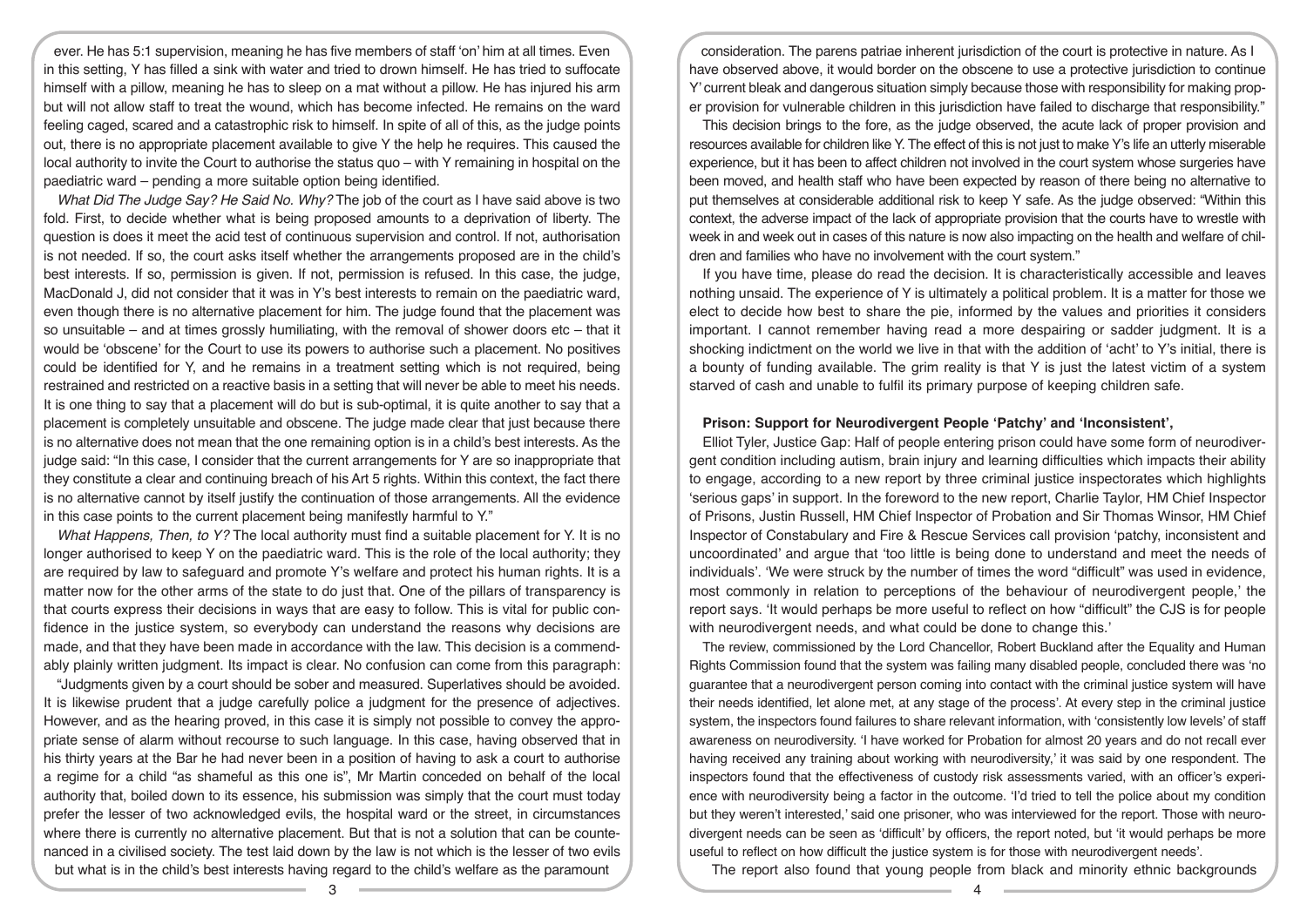were less likely to be identified with learning difficulties on reception to prison. Estimates suggest that neurodiverse conditions are three times more common in the criminal justice system than in the general population. A criminal defence solicitor, who responded to the review's call for evidence, said: 'There is widespread ignorance in the court system amongst legal professionals including lawyers, judges and magistrates.' A co-ordinated and cross-government approach to improve outcomes for neurodivergent people within the criminal justice is needed, according to the report, and its recommendations include the development of neurodiversity awareness programmes for staff, the creation of a screening tool and an information sharing protocol, and low-cost changes to create neurodiversity-friendly environments.

In September 2020, a report found that almost four out of 10 adult suspects in police custody had a mental disorder, but the need for an appropriate adult to be present was recorded in only 6.2% of custody interviews and in voluntary interviews the rate was even lower at 3.5%. There were also calls to end remote legal advice for vulnerable suspects in police stations. According to the report, about 5–7% of those referred to liaison and diversion services have an autistic spectrum condition. 'Within prisons the prevalence of autistic 'traits' or 'indicators' could be around three times as high (16% and 19% respectively),' it says. 'Around a quarter of prisoners are thought to meet the ADHD diagnostic criteria.' One brain injury charity (Headway) reckons that 'around half the prison population have suffered a traumatic brain injury'. The chief inspectors make six recommendations including designing a 'common screening tool for universal use within the criminal justice system' backed by an information-sharing protocol specifying how information should be appropriately shared between agencies to allow for adjustments and support.

#### **Too Many Women Sent to Prison on Short Sentences for Non-Violent Offences**

Prison Trust: Most women are sent to prison for non-violent offences and serve sentences of 12 months or less, a new briefing by the Prison Reform Trust reveals. 72% of women who entered prison under sentence in 2020 have committed a non-violent offence. Furthermore, 70% of prison sentences given to women were for less than 12 months. A series of inquiries and reports over the last 20 years, as well as the government's own 'female offender strategy', have all concluded that prison is rarely a necessary, appropriate or proportionate response to women who get caught up in the criminal justice system. Despite this, the government has recently announced plans to build an additional 500 prison places in the women's estate. This is in direct contradiction to a key commitment of the female offender strategy to reduce the female prison population. The briefing provides a concise and informative explanation of the need to focus on reducing the imprisonment of women in England and Wales. It contains statistics on the number of women imprisoned, the characteristics of women in prison and the drivers to their offending, as well as information about community-based services and solutions.

Other key facts highlighted in the briefing include: 1) Women were sent to prison on 5,011 occasions in 2020—either on remand or to serve a sentence. 2) Levels of self-harm in the women's estate reached record levels in 2020. There were 11,988 incidents of self-harm compared to 7,670 in 2016. Women made up 22% of all self-harm incidents in 2020, despite making up only 4% of the prison population. 3) Women serving a sentence of less than 12 months accounted for almost half of recalls in 2020. 4) The use of community sentences has dropped by two-thirds since 2010. Women, who make up only 4% of the total prison population, are easily overlooked in policy, planning, and investment in the services that help them to take responsibility and turn their lives around. A recent PRT analysis of progress made by the government in implementing the female offender strategy since it was published in 2018 found that it had fully implemented less than half (31) of 65 commitments.

Peter Dawson, Director of the Prison Reform Trust, will be giving evidence to the Justice

Committee today as part of its inquiry into women in prison. Commenting on the launch of the briefing, he said: "The evidence highlighted in our briefing could not be clearer—good, reliably funded community provision works better than prison, costs less, and keeps families together. Yet the government seems wedded to a costly policy of expanding the women's prison population in direct contradiction of the evidence and its own female offenders' strategy. We need investment in a national network of women's centres, not new prison places."

#### **Imprisonment for Public Protection Sentences**

As of 31 March 2021, there were 1,784 prisoners serving the IPP sentence in custody who have never been released. As of the same date, there were 632 prisoners serving the IPP sentence in custody who had been recalled more than once, whilst there were 2243 offenders serving the IPP sentence in the community who have been released and not been recalled. As of 8 July, 18 applications have been received from offenders requesting termination of their IPP licence. From September this year, officials will refer automatically to the Parole Board the case of every offender serving the IPP sentence who has become eligible to apply for termination of his/her IPP licence. Notes for all figures: These figures have been drawn from the Public Protection Unit Database and Prison-NOMIS held by Her Majesty's Prison and Probation Service. As with any large-scale recording systems, the figures are subject to possible errors with data migration and processing.Support for Families of Those Serving Indeterminate Sentences

*HM Prison and Probation Service (HMPPS)* has published a guide to assist families and significant others who have a loved one serving an indeterminate sentence, such as a Life or IPP sentence. The guide builds on the joint Prison Reform Trust and University of Southampton report, 'A Helping Hand: Supporting Families in the Resettlement of People Serving IPPs', written by Dr Harry Annison and Christina Straub, which we published in 2019. The report recommended that HMPPS should "develop appropriate information materials for families that explain the systems, processes and responsibilities related to the IPP sentence." The guide goes some way to meeting that recommendation, and aims to improve understanding of key stages during the sentence; suggests ways to support progression; and where to find more information and support.

HMPPS Introduction 1) We recognise that you, as a family member or significant other, can play a vital supportive role in the rehabilitation and resettlement of those serving indeterminate sentences, like a life sentence or a sentence of Imprisonment for Public Protection (IPP). To support you in doing so, we have created this guide to help explain some of the key processes that affect indeterminate sentenced prisoners (ISPs). This guide will also signpost you to where you can find more information about certain process or topics, where possible. 2) . We also recognise that having a relative or significant other in prison can be very difficult, and that this could be made all the more difficult if you are struggling to find out about how the system works and what it means for your relative or significant other. We hope that the information and links within this guide are helpful. 3). The aim of this guide is to give you the following:  $\cdot$ A basic overview of indeterminate sentences; • An understanding of what life is like in prison for an adult serving an indeterminate sentence1; • An understanding of how sentence planning works, and of the initiatives and work people in prison may need to complete to help with their progression; • An overview of the Generic Parole Process, the Tariff Expired Removal Scheme (applicable to Foreign Nationals ISPs), and the Parole Reconsideration Mechanism; and • An overview of the different processes that can affect people serving indeterminate sentences, following release in the community on licence. 5). It is important to note that, while this guide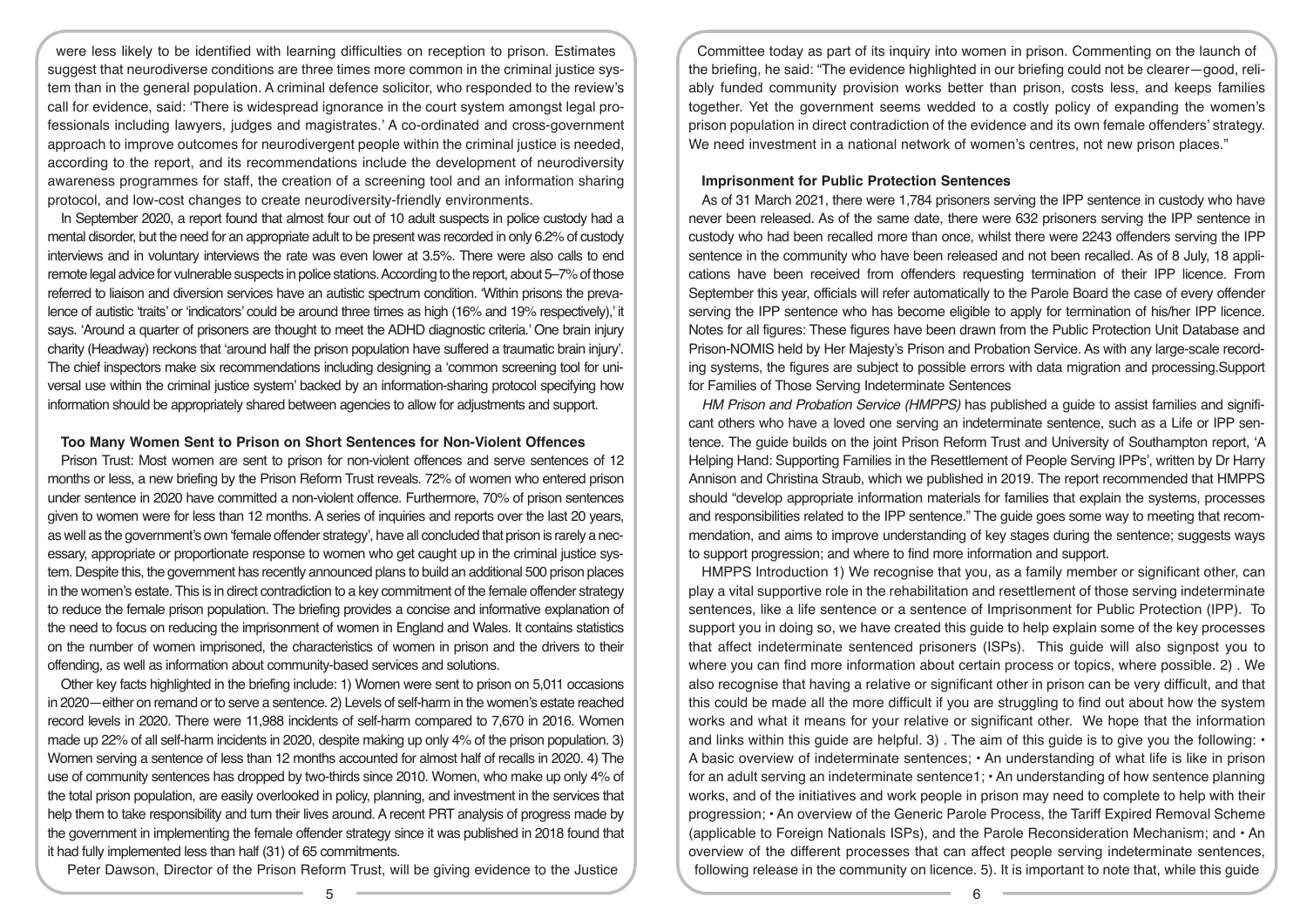provides details and explanations of processes that affect those serving indeterminate sentences, each person's journey is unique to them. 6). To find out specific details of your or relative significant other's case, please contact them or their legal representative directly. With your relative or significant other's permission, you can also liaise with their Prison Offender Manager (POM) or Community Offender Manager (COM) to discuss their case.

#### **Drill Music as Bad Character Evidence Used Against Young Blacks**

*Sasha Wass, Lyndon Harris:* The past decade has seen the emergence of 'drill music' content increasingly used by the prosecution in criminal trials involving young, black, male defendants accused of gang-related offences. The drill genre, which is seen as a breakaway from hip hop and rap music, originated in Chicago in 2012 and was swiftly embraced in the UK, in South London in particular. Drill music is defined by its subject matter, embracing the use of drugs and weapons as part of the narrative of everyday urban street life. The development and increased availability of music and video production technology has enabled amateur drill artists to produce and disseminate their work, posting material on a variety of social media platforms. Such material is freely accessible to police and prosecutors when investigating criminal offences.

Police forces have for some time routinely interrogated the mobile phones of those accused of crime in order to establish association or motive. However, it has now become commonplace for police in cases of gang-related crime to extract drill music videos found on the electronic devices of those under investigation to prove bad character. When relied on by the prosecution, the argument advanced in support of its admission is that where a suspect accused of murder (for example) is found in possession of music videos which glorify the use of guns, knives, or drugs, this could amount to cogent evidence supportive of guilt.

*Discussion:* How, then, does the law permit the admission of drill music in the prosecution of gangrelated crime? As with any evidence, for a drill track to be properly placed before a jury, it must be both relevant and admissible to the offence charged. Let us consider the case where a suspect is accused of murder committed against a background of gang membership and drug dealing. In this example, drill music videos are found by the police on the suspect's mobile phone. The content of the video, and any involvement by the suspect in the video, will be critical to the question of relevance.

In the first example, the suspect in question appears in person performing in the drill music clip, delivering lyrics which refer to the killing in question and his knowledge of details of the case. In the second example, the suspect again appears in the drill music clip, delivering lyrics which describe the use of drugs, guns or violence in the first person. However, in this example, there is no direct link with the murder in question. In the third example, the suspect does not appear in the clip. The lyrics which glamorise the use of drugs, guns and violence are delivered by a third party not connected to the case in any way.

In example one, the prosecution need not engage the bad character provisions of the Criminal Justice Act 2003 as the drill material will be admissible by virtue of section 98 of that Act. That is to say the content of the drill material "has to do with the alleged facts of the offence with which the defendant is charged or is evidence of misconduct in connection with the investigation or prosecution of that offence." In example one, the suspect himself is narrating information about the offence and may include material that only someone involved in the offence would be privy to. It would be challenging to argue that the material in question is not relevant or admissible.

In example two, the drill music video is further removed from the facts of the offence but there nevertheless exists a link between the suspect and the type of offence in question. The prosecution

might try to avail itself of section 98 and, depending on the circumstances of the case, a judge might well rule that section 98 was engaged. However, the argument for ruling the drill evidence to be inadmissible would be considerably stronger than in example one. The fact that a suspect embraces a genre of music which is menacing in its content is far from necessarily "to do with the offence charged."

It is example three above which has proved the most controversial. There can be no proper argument that a drill video with contents related to drugs and killings "has to do with the alleged facts of the offence." The material may relate to a type of offence similar to that charged, but that would be insufficient to engage section 98. In such circumstances, the prosecution would need to avail itself of the bad character provisions of the 2003 Act. Admissibility would be dependent on the material satisfying one of the gateways of section 101. The most likely gateways relied on would be either section 101(1)(c) "that it is important explanatory evidence"; or 101(1)(d) "that the material is relevant to an important matter in issue between the defendant and the prosecution." Section 101(1)(d) permits what is often referred to in shorthand as propensity evidence. The prosecution argues that a defendant listening to music about the stabbing of rival gang members, unrelated to the case, is more likely to involve himself in gang-related violence. Such an argument may offend against racial stereotyping and often fails to understand the social backdrop to life in urban estates. The same is not routinely said, for example, of those who watch violent films, or play violent video games.

Applications to adduce the content of drill music videos feature disproportionately in criminal trials involving young, black, male defendants. A legitimate concern arises in relation to the proper application of the general principles of the law of evidence regarding the use to which drill music is put. Drill music is essentially a genre embraced by those who are expressing the difficulties of being excluded from parts of modern society. Historically, the attraction of contemporary music to the young has always been its ability to shock others. Difficult though it is to believe now, Cliff Richard in his heyday was once banned from had having one of his singles broadcast on the radio. More recently, the punk movement was seen as dangerous and subversive in the late 1970s. Drill music is a logical extension of a music genre whose appeal is its shocking content. That is very different from assuming that those who enjoy the music are themselves advocating the use of drugs, guns and violence. Whether the possession of the track constitutes reprehensible conduct on the part of the defendant is perhaps a point that is occasionally overlooked in such applications. Further, taking the content of the material literally may be both simplistic and unfair. There is, however, a growing body of academic work on this topic. Most recently, at the CBA Assize Seminar on 14 May 2021, Dr Abenaa Owusu-Bempah (Assistant Professor of Law, LSE, University of London) presented "The Irrelevance of Rap", drawing upon her academic research and analysis of 30 criminal cases in which rap music was sought to be relied upon by the prosecution. The video of her presentation is available here. In her Assize presentation, Dr Owusu-Bempah made reference to academic work that suggests that rap music cannot be "taken at face value" (see e.g. Dennis, 2007). Dr Eithne Quinn (University of Manchester), who has acted as an expert witness providing evidence related to rap music, shares concerns regarding such evidence being adduced absent the proper context or being used (deliberately or otherwise) to bolster an otherwise weak case.

Dr Owusu-Bempah also made reference to the recent case of R v Soloman [2019] EWCA Crim 1356 (a case in which the title of a rap track was held to be relevant to the defendant's state of mind). The court held that although it was relevant it was perhaps of limited weight, commenting that "…the lyrics of songs that people choose to record on their phones will often or perhaps typically have no connection to the factual reality of their own lives." The court went on to state: "…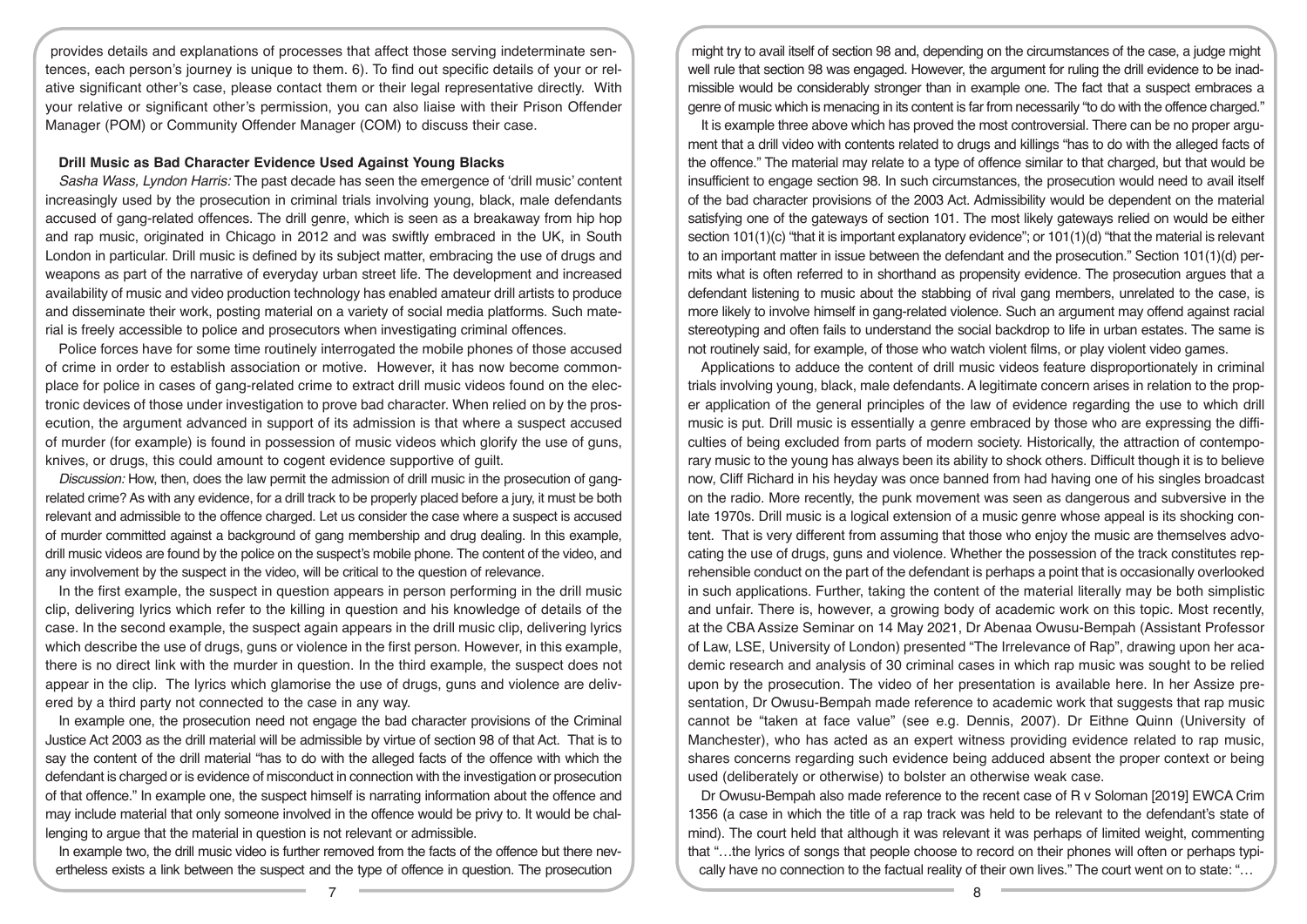lyrics of a song do not necessarily or perhaps commonly bear a connection with actual real life events." The guidance from the Court of Appeal (Criminal Division) is that a nuanced approach to such evidence ought to be taken. The Court in Soloman found that the judge had erred in not directing the jury on the issue of taking the lyrics literally, but ultimately held that this did not render the conviction unsafe. Gang involvement and gang culture can be a topic in respect of which expert evidence may provide assistance to a jury. The context and interpretation of rap music lyrics often requires an understanding of matters which are outside the scope of a juror's day-to-day experience. This should not be overlooked either by the prosecution or the defence.

Conclusion: Applications to adduce bad character evidence will inevitably be fact specific. In respect of drill music evidence, it is suggested that the following points merit consideration whether one is instructed by the defence or the prosecution. Firstly, a proper interrogation of the material and its context must be undertaken. Whether the content is readily understandable or whether it requires analysis by an expert will depend on the material in question. Secondly, the basis for the admission of the material must be clearly articulated and understood; propensity may be the 'obvious' basis for the prosecution to rely upon, but the more tenuous the link between the drill track and the defendant and the offence in question, the more difficult it will be to satisfy the court that the evidence meets the requisite threshold. If it is not propensity that is being relied on, then what is the important matter in issue to which the evidence is relevant? Thirdly, it is critically important to avoid inadvertent reliance upon stereotypes and in particular eliding drill music with criminal activity. While involvement with drill music may provide some evidence relevant to criminal activity, it will not do so automatically, and caution should be exercised when considering an application to adduce such material. This continues to be an area in which the law is developing its understanding. Lawyers and judges need to understand the context of drill music and its origins. For a defendant to show an interest in or perform music which describes the culture of urban life and its challenges must never of itself be mistaken for admissible evidence that a defendant is guilty of committing an offence. Such an approach has the capacity to unfairly disadvantage young black defendants. It is only by educating and training those involved in dealing with such material that this unfairness can be avoided.

#### **Law Society Sounds Warning Against Judicial Review Bill**

Haroon Siddique, Gurdian: The judicial review bill, published on Wednesday 21st July 2021, should "Ring Alarm Bells" for people attempting to seek remedy against the state in court, the Law Society has said. Details of the bill, released before full publication, which follows government rhetoric about overreach by the judiciary, prompted accusations that it would restrict the ability of individuals, including some of the most marginalised in society, to challenge the decision-making processes of public bodies. While the Ministry of Justice abandoned arguably its most controversial proposal – to increase use of ouster clauses, which ringfence government decisions beyond the reach of the courts – it has limited the scope of judicial review in another way, which raised fears it may provide a template for future restrictions.

The bill ends the practice where parties in immigration and asylum cases who have been refused permission to appeal by both the first-tier and upper tribunal can bring a judicial review case in the high court, known as Cart judicial reviews. Stephanie Boyce, president of the Law Society, which represents individuals in England and Wales, said: "There is a great deal here that should ring alarm bells for people who come up against the might of the state. "The MoJ suggests the bill may set a precedent for government to give itself the power to remove certain types of cases from the

scope of judicial review, which would effectively spawn a new breed of ouster clause. There are rare, exceptional circumstances when it is appropriate for the state to circumvent the courts, and only with strong justification. Parliament will need to think very carefully about the potential impact of any such proposals on the rule of law." The MoJ claimed that research showed Cart judicial reviews had a success rate of only about 3% compared with a 40%-50% success rate for all other cases, costing the taxpayer more than £300,000 a year. But the source of the figures is unclear. The governmentcommissioned review into judicial review used a figure of 0.22% in Cart cases, only for the Office for Statistics Regulation to say that the figure could not be right and was "overly simplistic". Some experts have suggested a figure closer to 7%. Charlie Whelton, Liberty's policy and campaigns officer, said: "It appears that based on faulty statistical reasoning, this bill proposes to remove a vital safeguard that protects marginalised people, especially migrants, from mistakes being made by public bodies which could have a catastrophic impact on their lives."

The MoJ said another feature of the bill would allow judges to determine a government's action unlawful, without invalidating any prior actions. It said this could help claimants but Boyce suggested it could mean they derived no benefit from a successful challenge. While interested parties await more detail, the shadow justice secretary, David Lammy, said it was "unhinged that the MoJ is wasting resources on attacking a vital process that works well while the courts system is on the brink of collapse". Derek Sweeting QC, chair of the Bar Council, said it was positive the government appeared to have "backed away from some of the more extensive changes" but stressed the system was working effectively. The lord chancellor, Robert Buckland QC, said: "The government has pledged to ensure that the courts are not open to abuse and delay. Today we are delivering on that commitment. We are giving judges the powers they need to ensure the government is held to account, while tackling those who seek to frustrate the court process."

### **Tory MPs Suspended for Trying to Influence Judge in Elphicke Case**

*Aubrey Allegretti, Guardian:* Several Conservative MPs were temporarily suspended from the Commons and told to apologise after being found to have tried to influence a judge presiding over the trial of a former colleague for sexual assault. The one-day ban from parliament was handed down by the standards committee to backbenchers Sir Roger Gale, Theresa Villiers and Natalie Elphicke – the then partner of Charlie Elphicke, who was given two years in prison after being found guilty of three counts of sexual assault. Two other Tory MPs – Adam Holloway and Bob Stewart – were ordered to make a statement apologising for their behaviour in the chamber, with all five found to have threatened to undermine public trust in the independence of the judicial system.

The politicians sent a letter to senior judges in November 2020 before a hearing on the release of pre-sentencing character references for Charlie Elphicke. They used parliamentary-headed and taxpayer-funded Commons stationery to write to Dame Kathryn Thirwall, the senior presiding judge for England and Wales, and Dame Victoria Sharp, the president of the Queen's Bench Division, also copying in Justice Whipple, who had heard the trial of Elphicke and was due to decide on the application to release the character references. The MPs wrote to "express concern" about the hearing, arguing a decision to disclose the references would be a "radical change to judicial practice" that "could have the chilling effect and harm the criminal justice system".

After they received a response the following day from the office of the lord chief justice of England and Wales saying the intervention was "improper" and disregarded the "separation of powers" between politicians and the judiciary, the five MPs wrote back on 22 November insisting they had not meant to "challenge your authority". In a report published on Wednesday 21st July 2021, the